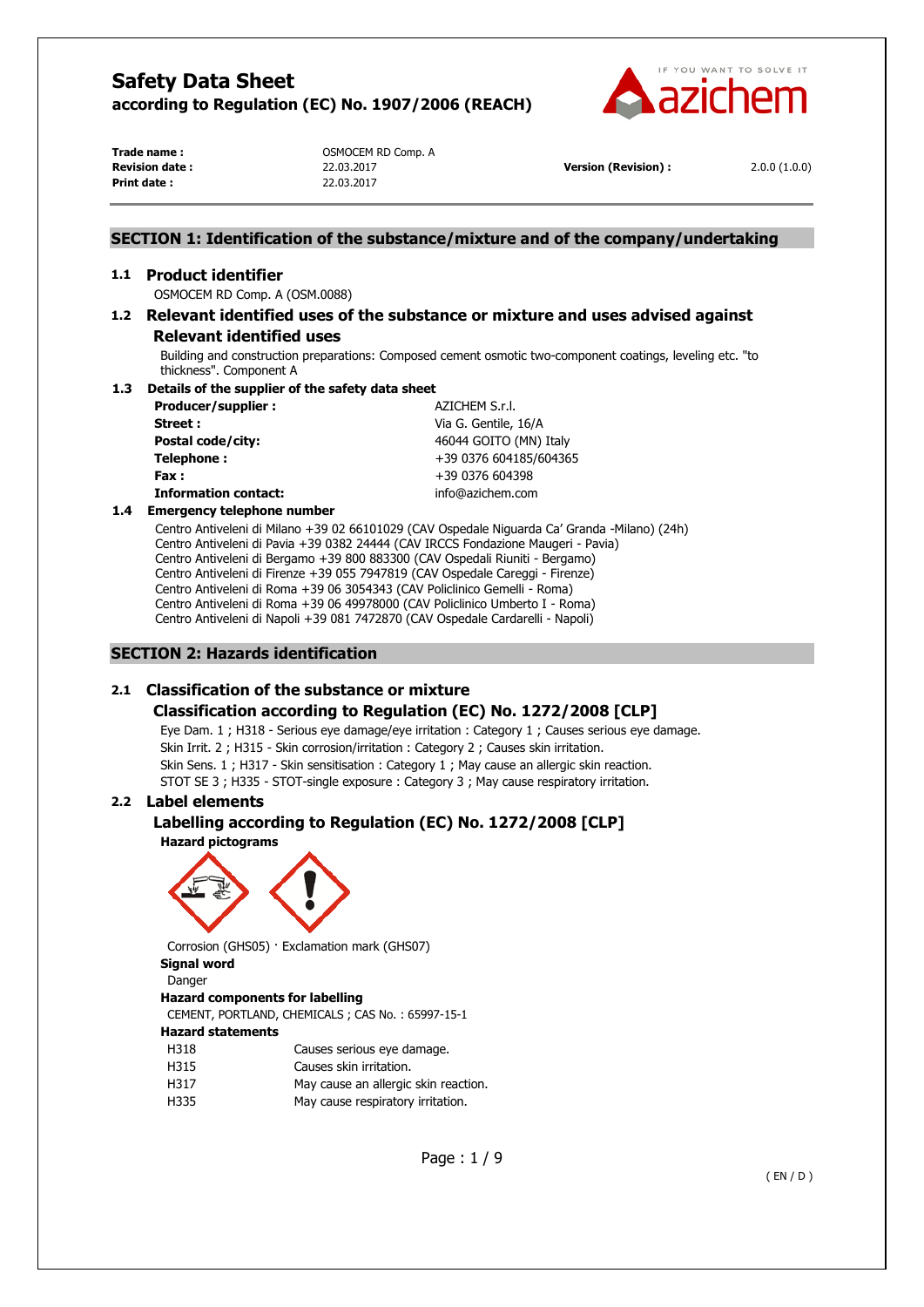

| Trade name:            | OSMOCEM RD Comp. A |                            |              |
|------------------------|--------------------|----------------------------|--------------|
| <b>Revision date :</b> | 22.03.2017         | <b>Version (Revision):</b> | 2.0.0(1.0.0) |
| Print date :           | 22.03.2017         |                            |              |

#### **Precautionary statements**

| AII I I          |                                                                  |
|------------------|------------------------------------------------------------------|
| P403+P233        | Store in a well-ventilated place. Keep container tightly closed. |
| P310             | Immediately call a POISON CENTER/doctor                          |
| P <sub>264</sub> | Wash hands thoroughly after handling.                            |
| P <sub>261</sub> | Avoid breathing dust/fume/gas/mist/vapours/spray.                |

#### **2.3 Other hazards**

None

# **SECTION 3: Composition / information on ingredients**

## **3.2 Mixtures**

#### **Hazardous ingredients**

CEMENT, PORTLAND, CHEMICALS ; EC No. : 266-043-4; CAS No. : 65997-15-1 Weight fraction :  $\geq 40 - < 45\%$ Classification 1272/2008 [CLP] : Eye Dam. 1 ; H318 Skin Irrit. 2 ; H315 Skin Sens. 1 ; H317 STOT SE 3 ; H335 LIME (CHEMICAL), HYDRAULIC ; REACH registration No. : 01-2119475523-36 ; EC No. : 285-561-1; CAS No. : 85117-09-5 Weight fraction :  $> 1 - < 5\%$ Classification 1272/2008 [CLP] : Eye Dam. 1 ; H318 Skin Irrit. 2 ; H315 STOT SE 3 ; H335 **Additional information**

Full text of H- and EUH-statements: see section 16.

# **SECTION 4: First aid measures**

# **4.1 Description of first aid measures**

When in doubt or if symptoms are observed, get medical advice.

#### **Following inhalation**

Remove victim out of the danger area. Symptoms may develop several hours following exposure; medical observation therefore necessary for at least 48 hours.

#### **In case of skin contact**

Wash immediately with: Water Remove contaminated, saturated clothing immediately. In case of skin irritation, consult a physician. In case of skin reactions, consult a physician.

#### **After eye contact**

After contact with the eyes, rinse with water with the eyelids open for a sufficient length of time, then consult an ophthalmologist immediately.

#### **After ingestion**

Never give anything by mouth to an unconscious person or a person with cramps.

# **4.2 Most important symptoms and effects, both acute and delayed**

On contact with moist skin may cause thickening, cracking and cracking of the skin. Prolonged contact in combination with existing abrasions can cause burns. Direct contact with the product may cause corneal injury due to mechanical stress, immediate or delayed irritation or inflammation. The direct contact with large quantities of product dry or with projections of wet product can cause effects ranging from irritation ocular moderate (eg. Conjunctivitis or blepharitis) to chemical burns and blindness. Dust may irritate throat and respiratory system. Coughing, sneezing and panting may occur as a result of exposure above the occupational exposure limits.

## **4.3 Indication of any immediate medical attention and special treatment needed**  None

#### **SECTION 5: Firefighting measures**

#### **5.1 Extinguishing media**

**Suitable extinguishing media**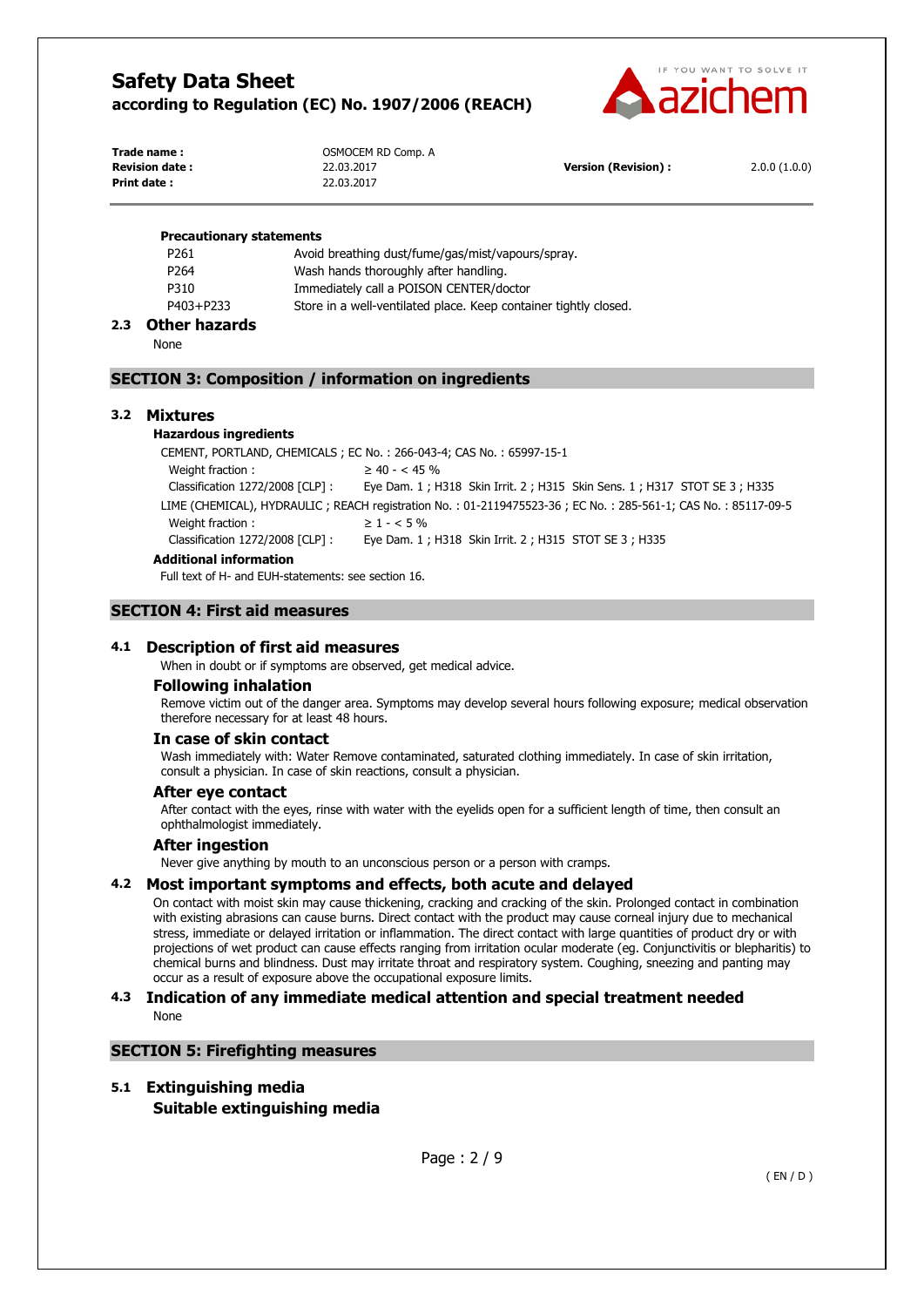

**Print date :** 22.03.2017

**Trade name :** OSMOCEM RD Comp. A

**Revision date :** 22.03.2017 **Version (Revision) :** 2.0.0 (1.0.0)

Extinguishing powder alcohol resistant foam Carbon dioxide (CO2) Water mist

#### **5.2 Special hazards arising from the substance or mixture**  None

**5.3 Advice for firefighters** 

Remove persons to safety.

# **Special protective equipment for firefighters**

Do not inhale explosion and combustion gases. Use appropriate respiratory protection.

# **SECTION 6: Accidental release measures**

# **6.1 Personal precautions, protective equipment and emergency procedures**

Clear spills immediately. Wear a self-contained breathing apparatus and chemical protective clothing. Wear a selfcontained breathing apparatus and chemical protective clothing.

# **For non-emergency personnel**

Remove persons to safety.

## **6.2 Environmental precautions**

Do not allow to enter into surface water or drains. In case of gas escape or of entry into waterways, soil or drains, inform the responsible authorities.

# **6.3 Methods and material for containment and cleaning up**

#### **For containment**

Absorb with liquid-binding material (e.g. sand, diatomaceous earth, acid- or universal binding agents). Collect in closed and suitable containers for disposal.

#### **For cleaning up**

The contaminated area should be cleaned up immediately with: Water Retain contaminated washing water and dispose it.

#### **6.4 Reference to other sections**

Reference to other sections Safe handling: see section 7 Personal protection equipment: see section 8

# **SECTION 7: Handling and storage**



# **7.1 Precautions for safe handling**

#### **Protective measures**

**Specific requirements or handling rules** 

Do not breathe dust. Do not breathe gas/fumes/vapour/spray. See section 8.

# **Advices on general occupational hygiene**

Normal precautions taken when handling chemicals should be observed.

**7.2 Conditions for safe storage, including any incompatibilities** 

Only use containers specifically approved for the substance/product.

# **Requirements for storage rooms and vessels**

Keep in a cool, well-ventilated place. Protect against UV-radiation/sunlight Humidity.

**Hints on joint storage Storage class :** 13 **Storage class (TRGS 510) :** 13 **Keep away from**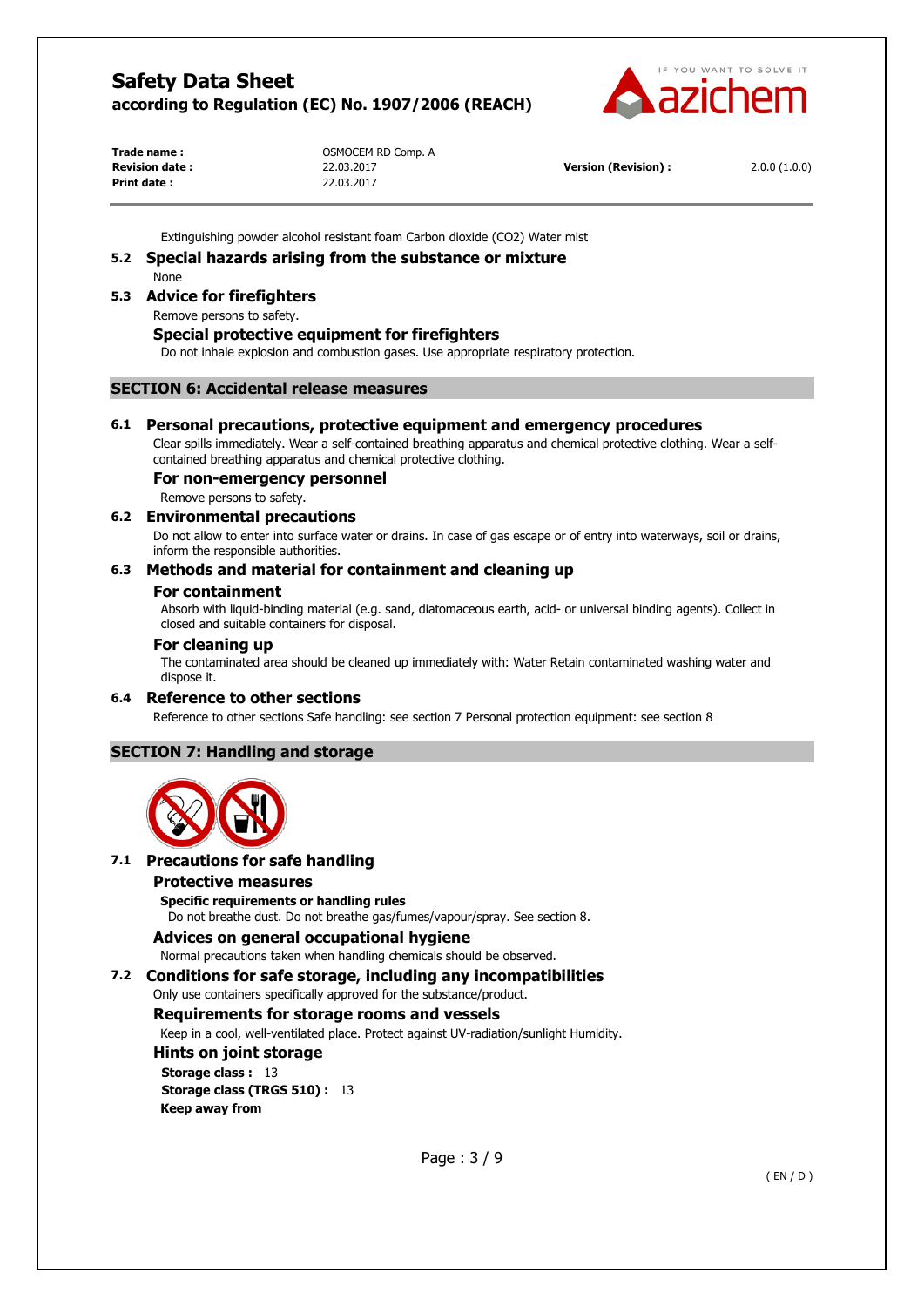

**Print date :** 22.03.2017

Trade name : **COMPLAN COMPLAN COMPLAN COMPLAN COMPLAN COMPLAN COMPLAN COMPLAN COMPLAN COMPLAN COMPLAN COMPLAN COMPLAN COMPLAN COMPLAN COMPLAN COMPLAN COMPLAN COMPLAN COMPLAN COMPLAN COMPLAN COMPLAN COMPLAN COMPLAN COMPLAN** 

**Revision date :** 22.03.2017 **Version (Revision) :** 2.0.0 (1.0.0)

Store at least 3 metres apart from: Chemicals/products that react together readily

#### **Further information on storage conditions**

Keep container tightly closed and in a well-ventilated place.

# **7.3 Specific end use(s)**

None

## **SECTION 8: Exposure controls/personal protection**

# **8.1 Control parameters DNEL/DMEL and PNEC values**

**DNEL/DMEL** 

Exposure route : Thhalation Exposure frequency : Short-term (acute) Limit value :  $1 \text{ mg/m}^3$ 

Limit value type : DNEL worker (local) ( CEMENT, PORTLAND, CHEMICALS ; CAS No. : 65997-15-1 )

# **8.2 Exposure controls**

## **Appropriate engineering controls**

If local exhaust ventilation is not possible or not sufficient, the entire working area must be ventilated by technical means. If technical exhaust or ventilation measures are not possible or insufficient, respiratory protection must be worn.

#### **Personal protection equipment**



When using do not eat, drink, smoke, sniff.

# **Eye/face protection**

**Suitable eye protection**  Eye glasses with side protection DIN EN 166

# **Skin protection**

# **Hand protection**

Tested protective gloves must be worn DIN EN 374

#### **Respiratory protection**

Quarter-face mask (DIN EN 140) Half-face mask (DIN EN 140) Filtering Half-face mask (DIN EN 149)

# **SECTION 9: Physical and chemical properties**

# **9.1 Information on basic physical and chemical properties**

#### **Safety relevant basis data**

| <b>Aspect</b>                            |                 | powder             |
|------------------------------------------|-----------------|--------------------|
| <b>Colour</b>                            |                 | greyish            |
| <b>Odour</b>                             |                 | none               |
| Melting point/melting range:             | (1013 hPa)      | No data available  |
| Vapour density                           | $($ (air = 1) ) | Data not available |
| Initial boiling point and boiling range: | (1013 hPa)      | No data available  |
| Decomposition temperature :              |                 | No data available  |
| <b>Self flammability</b>                 |                 | not applicable     |
| Flash point:                             |                 | Not flammable      |
| Flammability (solid, gas)                |                 | Data not available |
| Lower explosion limit :                  |                 | No data available  |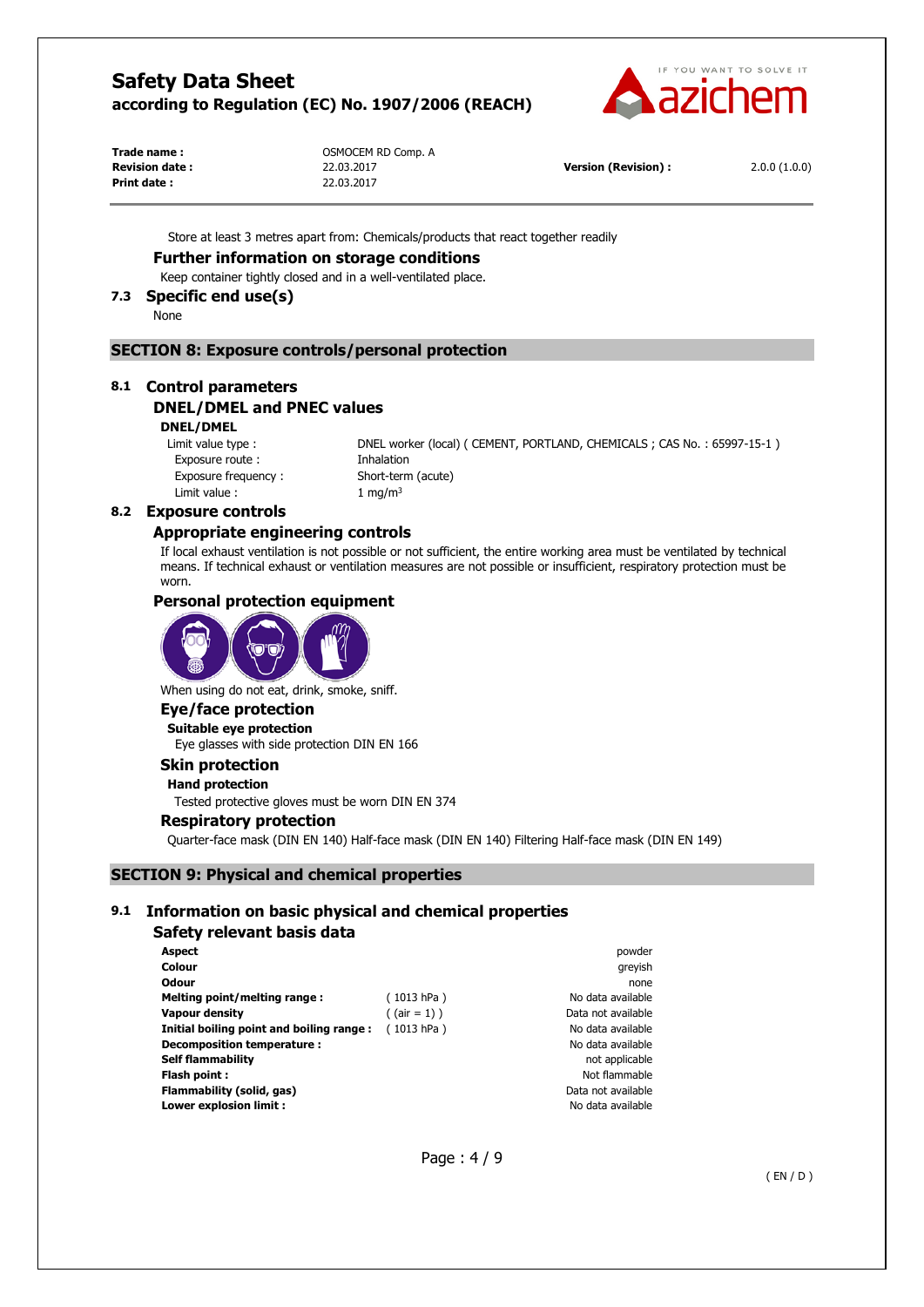

| Trade name:                      | OSMOCEM RD Comp. A |        |                            |      |              |
|----------------------------------|--------------------|--------|----------------------------|------|--------------|
| <b>Revision date:</b>            | 22.03.2017         |        | <b>Version (Revision):</b> |      | 2.0.0(1.0.0) |
| <b>Print date:</b>               | 22.03.2017         |        |                            |      |              |
|                                  |                    |        |                            |      |              |
| <b>Upper explosion limit:</b>    |                    |        | No data available          |      |              |
| <b>Explosive properties</b>      |                    |        | Not applicable             |      |              |
| Vapour pressure                  | (20 °C )           |        | negligible                 |      |              |
| <b>Density:</b>                  | (20 °C )           |        | No data available          |      |              |
| Density:                         | (23 °C )           |        | No data available          |      |              |
| Water solubility:                | (20 °C )           |        | almost insoluble           |      |              |
| pH :                             |                    | $\geq$ | 11                         |      |              |
| <b>Log Pow</b>                   | (20 °C )           |        | not applicable             |      |              |
| Viscosity:                       | ′ 20 °C )          |        | No data available          |      |              |
| Viscosity:                       | (23 °C )           |        | No data available          |      |              |
| <b>Odour threshold</b>           |                    |        | Data not available         |      |              |
| <b>Evaporation rate</b>          |                    |        | Data not available         |      |              |
| <b>Maximum VOC content (EC):</b> |                    |        | $\mathbf{0}$               | Wt % |              |
| <b>Oxidizing properties</b>      |                    |        | Not oxidising              |      |              |
| .                                |                    |        |                            |      |              |

## **9.2 Other information**

None

# **SECTION 10: Stability and reactivity**

# **10.1 Reactivity**

Basic reaction when in mixed with water before to became a solid inert compound.

# **10.2 Chemical stability**

Stable under recommended storage and handling conditions. See section 7. No additional measures necessary.

# **10.3 Possibility of hazardous reactions**

No hazardous reactions when stored and handled properly.

# **10.4 Conditions to avoid**

Protect from contact with water to avoid solidification of the product.

#### **10.5 Incompatible materials**

Acid

#### **10.6 Hazardous decomposition products**  None

# **SECTION 11: Toxicological information**

# **11.1 Information on toxicological effects**

| Acute effects                              |                                                         |
|--------------------------------------------|---------------------------------------------------------|
| <b>Acute oral toxicity</b>                 |                                                         |
| Parameter:                                 | LD50 (LIME (CHEMICAL), HYDRAULIC; CAS No.: 85117-09-5)  |
| Exposure route:                            | Oral                                                    |
| Species :                                  | Rat                                                     |
| Effective dose:                            | $>$ 2000 mg/kg bw/day                                   |
| Method:                                    | <b>OECD 425</b>                                         |
| It has no significant toxicity properties. |                                                         |
| <b>STOT-single exposure</b>                |                                                         |
| <b>None</b>                                |                                                         |
| Practical experience/human evidence        |                                                         |
| None                                       |                                                         |
| <b>Acute dermal toxicity</b>               |                                                         |
| Parameter:                                 | LD50 (CEMENT, PORTLAND, CHEMICALS; CAS No.: 65997-15-1) |
| Exposure route:                            | Dermal                                                  |
| Species:                                   | Rabbit                                                  |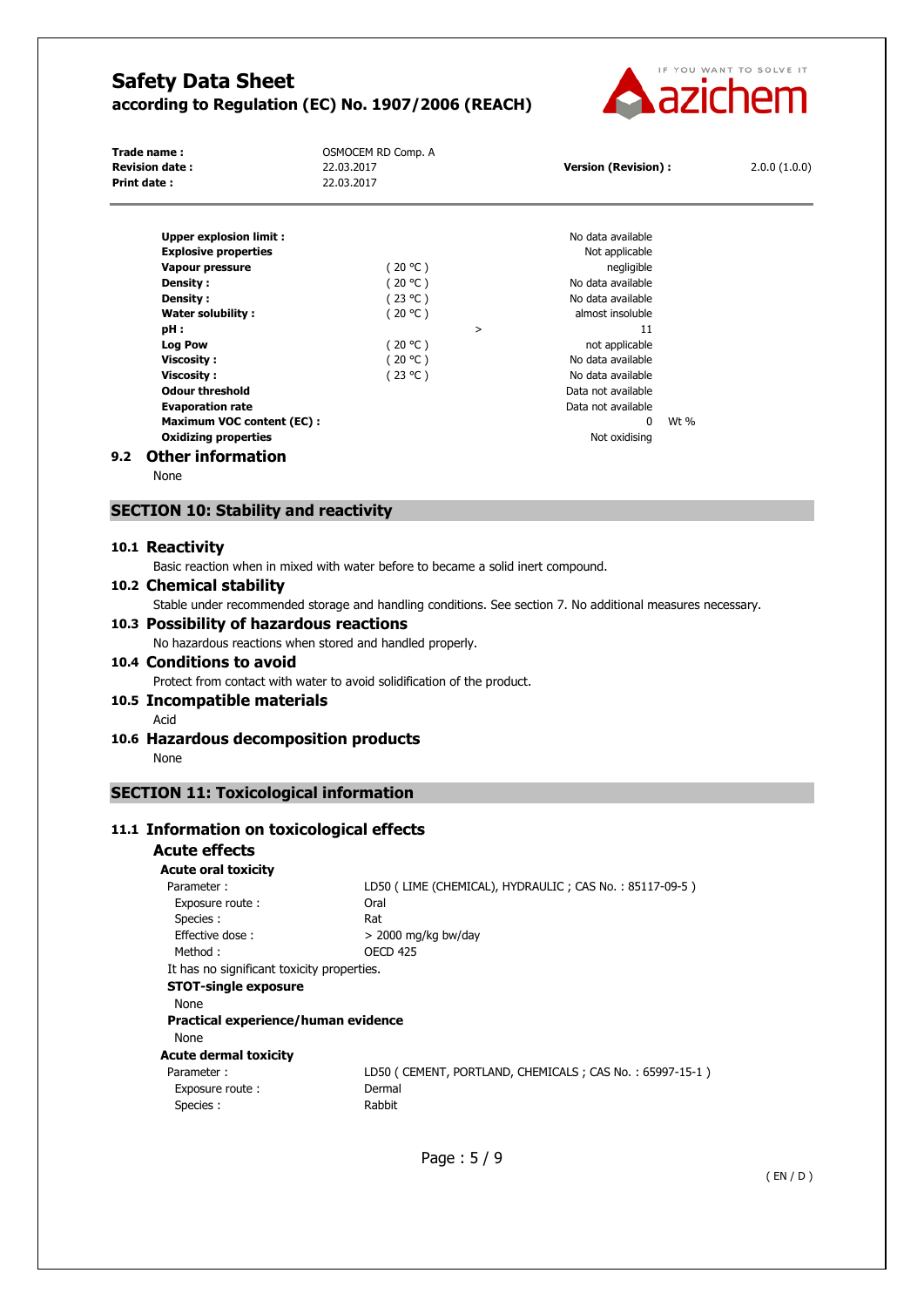

| Trade name:           | OSMOCEM RD Comp. A |
|-----------------------|--------------------|
| <b>Revision date:</b> | 22.03.2017         |
| Print date:           | 22.03.2017         |

**Revision (Revision) :** 2.0.0 (1.0.0)

| Effective dose:                            | $>$ 2000 mg/kg bw/day |
|--------------------------------------------|-----------------------|
| Exposure time:                             | 24 days               |
| It has no significant toxicity properties. |                       |

## **Irritant and corrosive effects**

#### **Primary irritation to the skin**

On contact with moist skin may cause thickening, cracking and cracking of the skin. Prolonged contact in combination with existing abrasions can cause burns.

#### **Irritation to eyes**

Direct contact with the product may cause corneal injury due to mechanical stress, immediate or delayed irritation or inflammation. The direct contact with large quantities of product dry or with projections of wet product can cause effects ranging from irritation ocular moderate (eg. Conjunctivitis or blepharitis) to chemical burns and blindness.

#### **Irritation to respiratory tract**

Dust may irritate throat and respiratory system. Coughing, sneezing and panting may occur as a result of exposure above the occupational exposure limits.

#### **Sensitisation**

Eczema can be developed as a result of exposure to dust damp, caused both by the high pH which induces irritant contact dermatitis after prolonged contact, either by an immunological reaction to Cr (VI) soluble which causes allergic contact dermatitis.

#### **In case of inhalation**

not sensitising.

# **Repeated dose toxicity (subacute, subchronic, chronic)**

#### **Subacute inhalation toxicity**

The available evidence indicates clearly that occupational exposure to cement dust content in the product causes deficits in lung function. However, the evidence available at present are insufficient to establish with certainty the dose-response relationship for these effects.

#### **Chronic inhalation toxicity**

There were no chronic effects or effects at low concentrations.

#### **CMR effects (carcinogenicity, mutagenicity and toxicity for reproduction)**

The ingredients in this mixture do not meet the criteria for classification as CMR according to CLP.

# **SECTION 12: Ecological information**

Do not allow uncontrolled discharge of product into the environment.

# **12.1 Toxicity**

| Aquatic toxicity                    |                                                        |
|-------------------------------------|--------------------------------------------------------|
| Acute (short-term) fish toxicity    |                                                        |
| Parameter:                          | LC50 (LIME (CHEMICAL), HYDRAULIC; CAS No.: 85117-09-5) |
| Species :                           | Fresh Water fish                                       |
| Effective dose:                     | 50,6 mg/l                                              |
| Exposure time:                      | 96 h                                                   |
| Parameter:                          | LC50 (LIME (CHEMICAL), HYDRAULIC; CAS No.: 85117-09-5) |
| Species :                           | Saltwater Fish                                         |
| <b>Effective dose:</b>              | 457 mg/l                                               |
| Exposure time:                      | 96 h                                                   |
| Acute (short-term) daphnia toxicity |                                                        |
| Parameter:                          | EC50 (LIME (CHEMICAL), HYDRAULIC; CAS No.: 85117-09-5) |
| Species :                           | Freshwater invertebrates.                              |
| Effective dose:                     | 49,1 mg/l                                              |
| Exposure time:                      | 48 h                                                   |
| Parameter:                          | EC50 (LIME (CHEMICAL), HYDRAULIC; CAS No.: 85117-09-5) |
| Species :                           | Saltwater invertebrates                                |
| Effective dose:                     | $158$ mg/l                                             |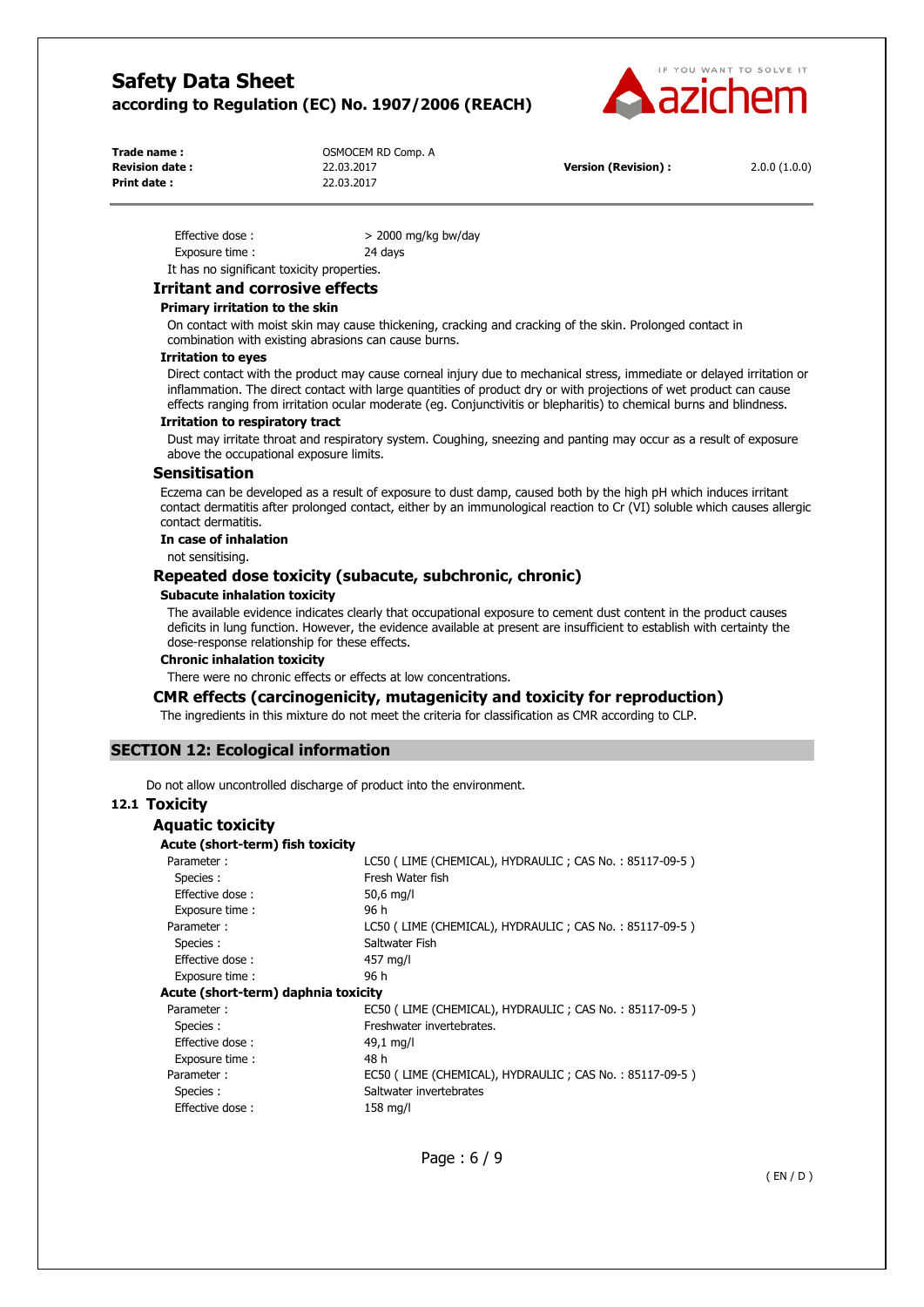

| Trade name:           | OSMOCEM RD Comp. A |                            |              |
|-----------------------|--------------------|----------------------------|--------------|
| <b>Revision date:</b> | 22.03.2017         | <b>Version (Revision):</b> | 2.0.0(1.0.0) |
| Print date :          | 22.03.2017         |                            |              |
|                       |                    |                            |              |

| Exposure time :                                           | 96 h                                                                                                                    |
|-----------------------------------------------------------|-------------------------------------------------------------------------------------------------------------------------|
| Chronic (long-term) daphnia toxicity                      |                                                                                                                         |
| Parameter:                                                | NOEC (LIME (CHEMICAL), HYDRAULIC; CAS No.: 85117-09-5)                                                                  |
| Species:                                                  | Saltwater invertebrates                                                                                                 |
| Effective dose:                                           | $32 \text{ mg/l}$                                                                                                       |
| Exposure time:                                            | 96 h                                                                                                                    |
| Acute (short-term) algae toxicity                         |                                                                                                                         |
| Parameter:                                                | EC50 (LIME (CHEMICAL), HYDRAULIC; CAS No.: 85117-09-5)                                                                  |
| Species:                                                  | Freshwater algae                                                                                                        |
| Effective dose:                                           | 184,57 mg/l                                                                                                             |
| Exposure time :                                           | 72 h                                                                                                                    |
| Parameter:                                                | ECO (LIME (CHEMICAL), HYDRAULIC; CAS No.: 85117-09-5)                                                                   |
| Species:                                                  | Freshwater algae                                                                                                        |
| Effective dose:                                           | 48 mg/l                                                                                                                 |
| Exposure time :                                           | 72 h                                                                                                                    |
| 12.2 Persistence and degradability                        |                                                                                                                         |
|                                                           | Poorly watersoluble, inorganic product. Can be mechanically precipitated to a large extent in biological sewage plants. |
| 12.3 Bioaccumulative potential                            |                                                                                                                         |
| not applicable                                            |                                                                                                                         |
| 12.4 Mobility in soil                                     |                                                                                                                         |
|                                                           |                                                                                                                         |
| Low solubility in soil.                                   |                                                                                                                         |
| 12.5 Results of PBT and vPvB assessment                   |                                                                                                                         |
|                                                           | This product is none, or does not contain a substance called a PBT or vPvB                                              |
| 12.6 Other adverse effects                                |                                                                                                                         |
| No information available.                                 |                                                                                                                         |
| 12.7 Additional ecotoxicological information              |                                                                                                                         |
|                                                           |                                                                                                                         |
| None                                                      |                                                                                                                         |
|                                                           |                                                                                                                         |
| <b>SECTION 13: Disposal considerations</b>                |                                                                                                                         |
| 13.1 Waste treatment methods                              |                                                                                                                         |
|                                                           |                                                                                                                         |
| <b>Product/Packaging disposal</b>                         |                                                                                                                         |
| Dispose according to legislation.                         |                                                                                                                         |
| <b>SECTION 14: Transport information</b>                  |                                                                                                                         |
|                                                           |                                                                                                                         |
| 14.1 UN number                                            |                                                                                                                         |
| No dangerous goods in sense of this transport regulation. |                                                                                                                         |
| 14.2 UN proper shipping name                              |                                                                                                                         |
| No dangerous goods in sense of this transport regulation. |                                                                                                                         |
|                                                           |                                                                                                                         |
| 14.3 Transport hazard class(es)                           |                                                                                                                         |
| No dangerous goods in sense of this transport regulation. |                                                                                                                         |
| 14.4 Packing group                                        |                                                                                                                         |
| No dangerous goods in sense of this transport regulation. |                                                                                                                         |
| 14.5 Environmental hazards                                |                                                                                                                         |
| No dangerous goods in sense of this transport regulation. |                                                                                                                         |
| 14.6 Special precautions for user                         |                                                                                                                         |
| None                                                      |                                                                                                                         |
|                                                           | 14.7 Transport in bulk according to Annex II of MARPOL 73/78 and the IBC Code                                           |

Page : 7 / 9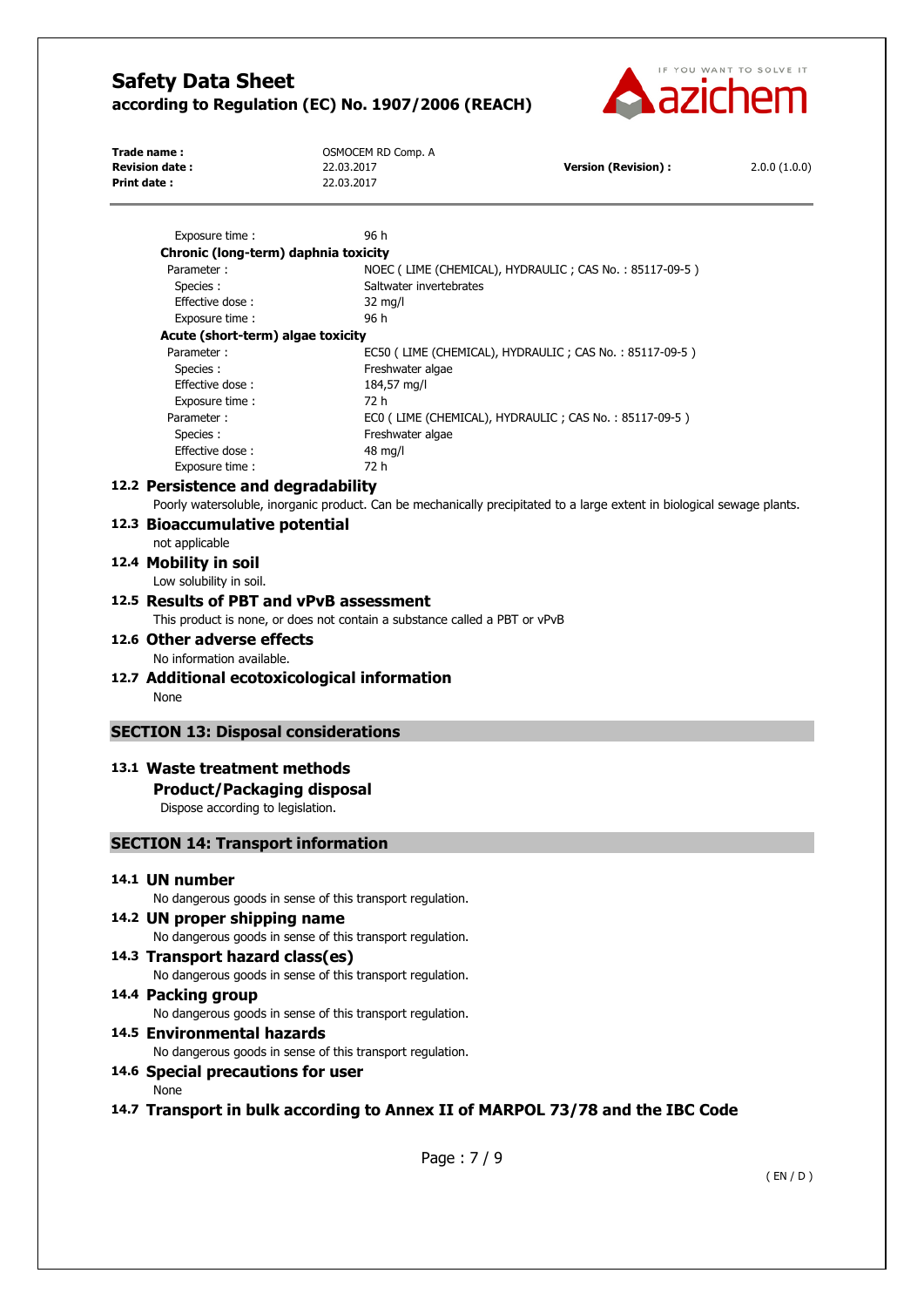

**Print date :** 22.03.2017

Trade name : **COMPLAN COMPLAN COMPLAN COMPLAN COMPLAN COMPLAN COMPLAN COMPLAN COMPLAN COMPLAN COMPLAN COMPLAN COMPLAN COMPLAN COMPLAN COMPLAN COMPLAN COMPLAN COMPLAN COMPLAN COMPLAN COMPLAN COMPLAN COMPLAN COMPLAN COMPLAN Revision date :** 22.03.2017 **Version (Revision) :** 2.0.0 (1.0.0)

not applicable

#### **SECTION 15: Regulatory information**

# **15.1 Safety, health and environmental regulations/legislation specific for the substance or mixture**

#### **EU legislation**

Regulation (EC) 1907/2006/CE (REACh). Regulation (EC) No 1272/2008 (CLP). Regulation (EU) 2015/830 requirements for the compilation of safety data sheets. Commission Regulation (EC) No 790/2009/CE (amending, for the purposes of its adaptation to technical and scientific progress (ATP), Regulation (EC) No 1272/2008). Commission Regulation (EU) No 286/2011 (amending, for the purposes of its adaptation to technical and scientific progress (ATP), Regulation (EC) No 1272/2008). Commission Regulation (EU) No 618/2012 (amending, for the purposes of its adaptation to technical and scientific progress (ATP), Regulation (EC) No 1272/2008). Commission Regulation (EU) No 487/2013 (amending, for the purposes of its adaptation to technical and scientific progress (ATP), Regulation (EC) No 1272/2008). Commission Regulation (EU) No 758/2013 (amending, for the purposes of its adaptation to technical and scientific progress (ATP), Regulation (EC) No 1272/2008). Commission Regulation (EU) No 944/2013 (amending, for the purposes of its adaptation to technical and scientific progress (ATP), Regulation (EC) No 1272/2008). Commission Regulation (EU) No 605/2014 (amending, for the purposes of its adaptation to technical and scientific progress (ATP), Regulation (EC) No 1272/2008). Commission Regulation (EU) No 1297/2015 (amending, for the purposes of its adaptation to technical and scientific progress (ATP), Regulation (EC) No 1272/2008).

#### **Other regulations (EU)**

**Regulation (CE) 1907/2006: Substance of very high concern included in the SVHC Candidate List**  None

#### **National regulations**

Italy: Legislative Decree 81/2008 (Consolidated Law on protection of health and safety at work), as amended and Directive 2009/161/UE - chemical risk assessment in accordance with Title IX

**Water hazard class (WGK)** 

Class : nwg (Non-hazardous to water) Classification according to VwVwS

#### **15.2 Chemical Safety Assessment**

not applicable

#### **SECTION 16: Other information**

#### **16.1 Indication of changes**

None

## **16.2 Abbreviations and acronyms**

#### **LEGENDA:**

| ADR:          | Accord européen relative au transport international des marchandises dangereuses par route<br>(accordo europeo relativo al trasporto internazionale delle merci pericolose su strada) |
|---------------|---------------------------------------------------------------------------------------------------------------------------------------------------------------------------------------|
| ASTM:         | ASTM International, originariamente nota come American Society for Testing and Materials (ASTM)                                                                                       |
| EINECS:       | European Inventory of Existing Commercial Chemical Substances (Registro Europeo delle Sostanze<br>chimiche in Commercio)                                                              |
| EC(0/50/100): | Effective Concentration 0/50/100 (Concentrazione Effettiva Massima per 0/50100% degli Individui)                                                                                      |
| LC(0/50/100): | Lethal Concentration 0/50/100 (Concentrazione Letale per 0/50100% degli Individui)                                                                                                    |
| IC50:         | Inhibitor Concentration 50 (Concentrazione Inibente per il 50% degli Individui)                                                                                                       |
| NOEL:         | No Observed Effect Level (Dose massima senza effetti)                                                                                                                                 |
| NOEC:         | No Observed Effect Concentration (Concentrazione massima senza effetti)                                                                                                               |
| LOEC:         | Lowest Observed Effect Concentration (Concentrazione massima alla quale è possibile evidenziare un<br>effetto)                                                                        |
| DNEL:         | Derived No Effect Level (Dose derivata di non effetto)                                                                                                                                |
| DMEL:         | Derived Minimum Effect Level (Dose derivata di minimo effetto)                                                                                                                        |
| CLP:          | Classification, Labelling and Packaging (Classificazione, Etichettatura e Imballaggio)                                                                                                |
| CSR:          | Rapporto sulla Sicurezza Chimica (Chemical Safety Report)                                                                                                                             |